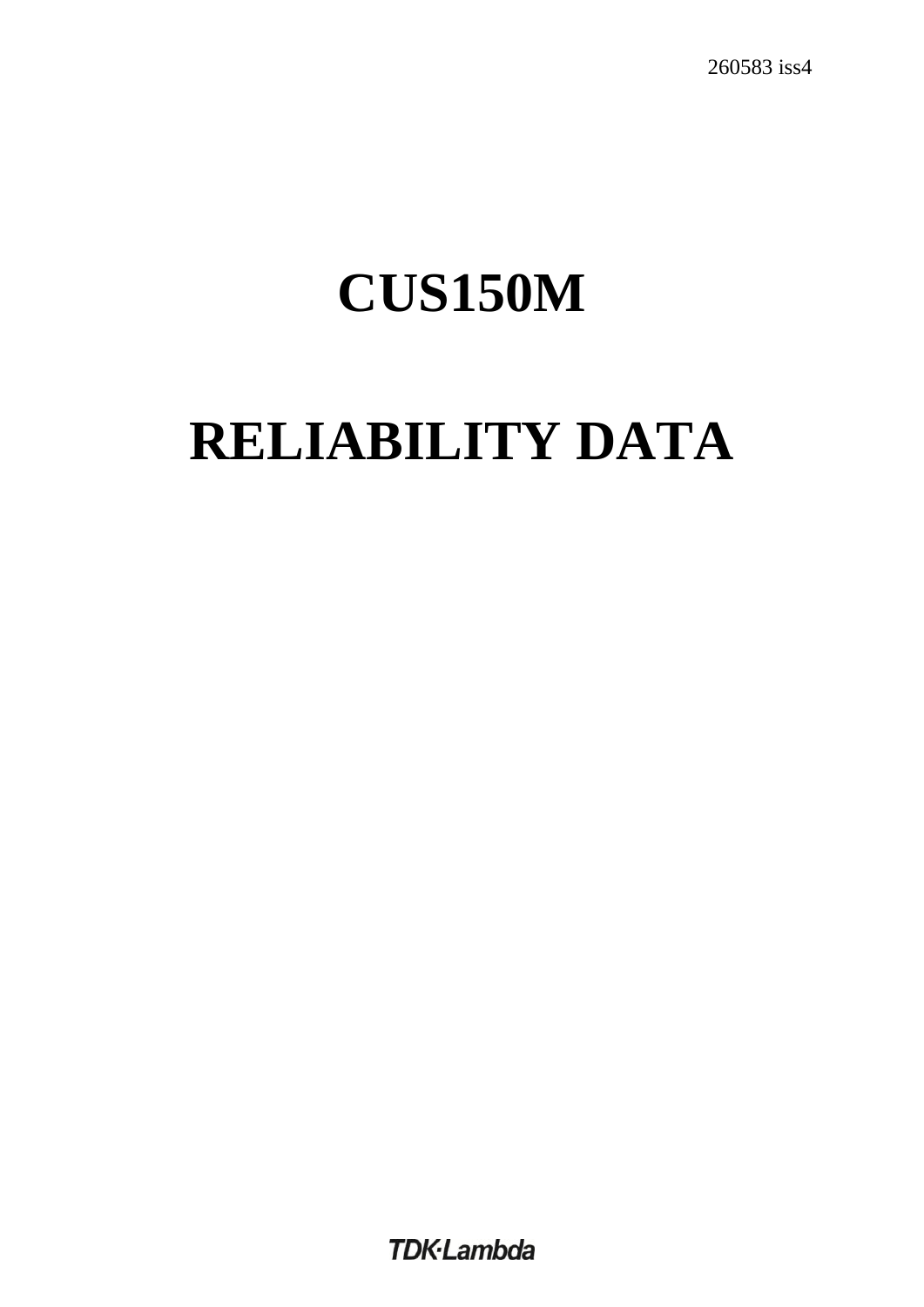### **I N D E X**

※Test results are example data based on a unit under our standard measurement condition.

TDK Lambda UK Ltd. Kingsley Avenue Ilfracombe Devon, EX34 8ES United Kingdom

Website: https://uk.tdk-lambda.com

# **TDK**-Lambda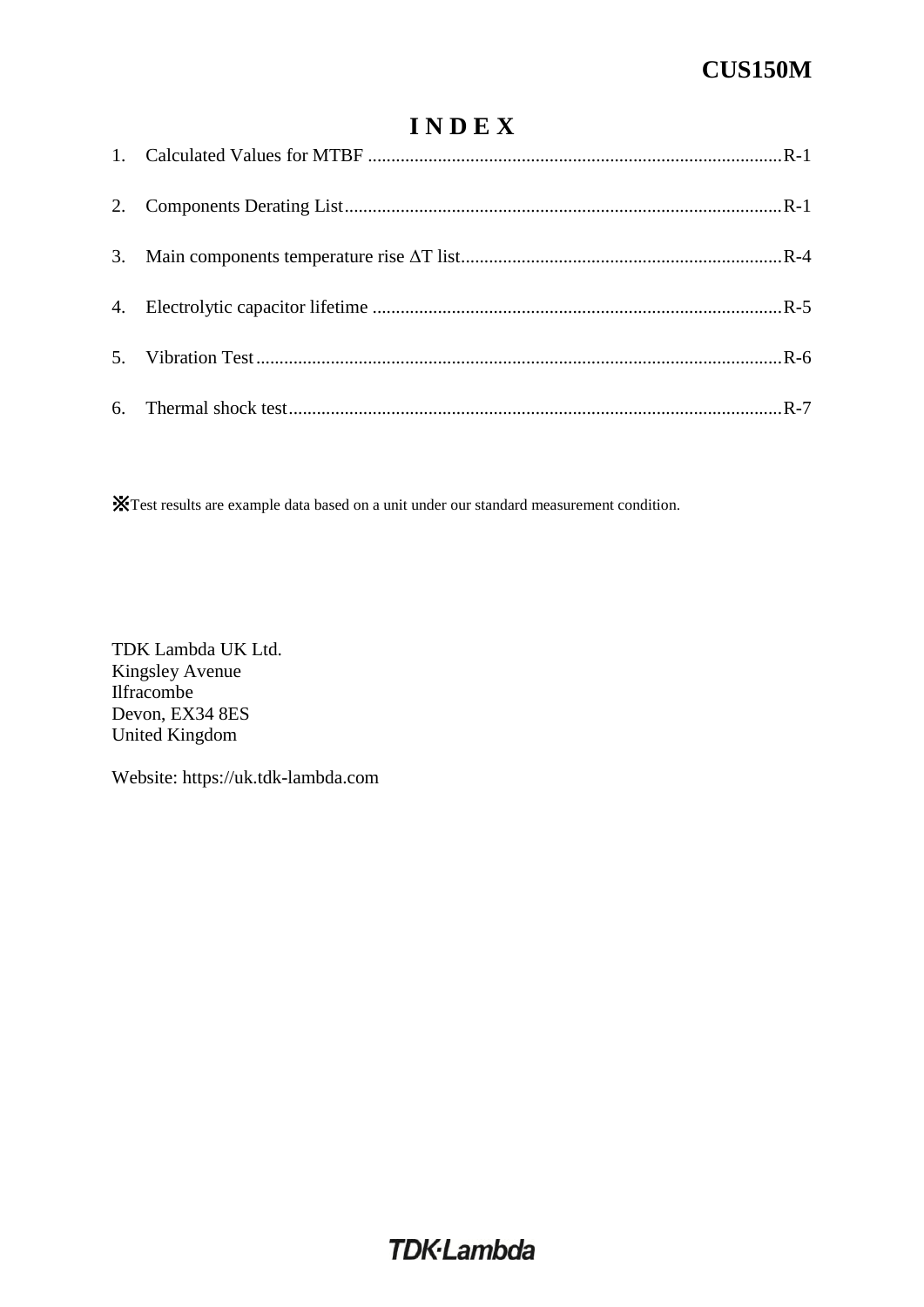#### <span id="page-2-0"></span>**1. Calculated Values for MTBF**

#### **MODEL : CUS150M-24**

#### **Calculating Method**

Calculated based on part count reliability projection of Telcordia (\*1). Individual failure rates  $\lambda_G$  is given to each part and MTBF is calculated by the count of each part.

\*1: Telcordia Document "Reliability Prediction Procedure for Electronic Equipment" (Document number SR-332 Issue3 ,Method I, Quality level II)

Formula:

$$
MTBF = \frac{1}{\lambda_{equip}} \times 10^6 = \frac{1}{\sum_{i=1}^{n} n_i (\lambda_c \pi_Q)_i} \times 10^6 (hours)
$$

 $\lambda_{\text{equiv}}$  = Total Equipment Failure Rate (Failure /10<sup>6</sup> Hours)

$$
\lambda_G
$$
 = Generic failure rate for the i<sup>th</sup> generic part (Failure / 10<sup>6</sup> Hours)

 $n_i$  = Quantity of  $i^{th}$  part

- $n =$  Number of different generic part categories
- $\pi_{\text{O}}$  = Generic quality factor for the ith generic part ( $\pi_{\text{O}} = 1$ )

#### **MTBF Values**

Environmental factor:  $G_B$  (Ground, Benign), for all units without "F" option

| $T_{amb}$      | MTBF (hrs) |
|----------------|------------|
| $20^{\circ}$ C | 19,022,520 |
| 30°C           | 10,669,959 |
| $40^{\circ}$ C | 5,720,522  |
| $50^{\circ}$ C | 2.999,683  |
| $60^{\circ}$ C | 1,567,907  |
| 70°C           | 827,618    |
| $85^{\circ}$ C | 328,595    |

<span id="page-2-1"></span>Environmental factor:  $G_B$  (Ground, Benign), for all units with "F" option

| $T_{amb}$      | <b>MTBF (hrs)</b> |
|----------------|-------------------|
| $20^{\circ}$ C | 4,279,255         |
| $30^{\circ}$ C | 2,968,381         |
| 40°C           | 1,753,457         |
| $50^{\circ}$ C | 1,104,269         |
| $60^{\circ}$ C | 693,685           |
| $70^{\circ}$ C | 432,694           |
| 85°C           | 210,044           |

## R-1 TDK-Lambda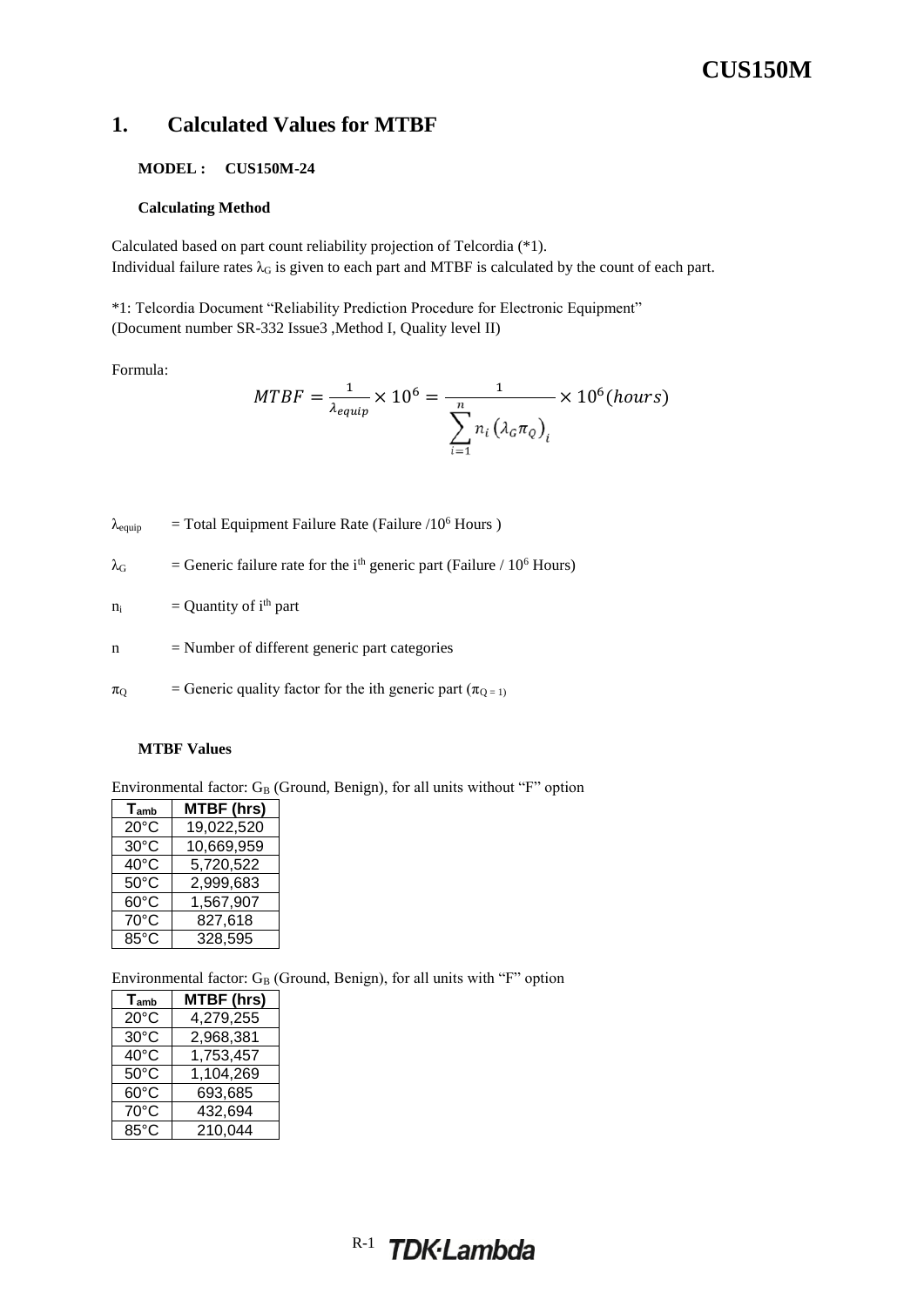### **2. Components Derating List**

### **MODEL: CUS150M**

| <b>Location No.</b>         | $Vin = 100VAC$                                          | $Load = 100\%$           | $Ta = 50^{\circ}C$ |
|-----------------------------|---------------------------------------------------------|--------------------------|--------------------|
| XD <sub>8</sub>             | $T$ jmax= $175^{\circ}$ C                               | $\theta$ j-c=3.5°C/W     |                    |
| STTH506B-TR                 | $Pd=0.7W$                                               | $\Delta Tc=2.5^{\circ}C$ | $Tc=123.7$ °C      |
| <b>ST</b>                   |                                                         |                          |                    |
| <b>MICROELECTRONICS</b>     | $Tj = Tc + ((\theta j - c) \times Pd) = 126.2^{\circ}C$ |                          |                    |
|                             | D.F.=72%                                                |                          |                    |
| XD10                        | $T$ jmax= $150^{\circ}$ C                               | $\theta$ j-c=13°C/W      |                    |
| S5MB                        | $Pd=0.5W$                                               | $\Delta Tc=6.5^{\circ}C$ | $Tc=123.4$ °C      |
| <b>Taiwan Semiconductor</b> | $Tj = Tc + ((\theta j - c) \times Pd) = 129.9^{\circ}C$ |                          |                    |
|                             | D.F.=86.6%                                              |                          |                    |
| XD11                        | $T$ jmax=150 $\degree$ C                                | $\theta$ j-c=13°C/W      |                    |
| S5MB                        | $Pd=0.5W$                                               | $\Delta Tc = 6.5$ °C     | $Tc=123.4$ °C      |
| Taiwan Semiconductor        | $Tj = Tc + ((\theta j - c) \times Pd) = 129.9^{\circ}C$ |                          |                    |
| XD12                        | D.F.=86.6%<br>$Tjmax=150^{\circ}C$                      | $\theta$ j-c=13°C/W      |                    |
| S5MB                        | $Pd=0.5W$                                               | $\Delta Tc=6.5^{\circ}C$ | $Tc=123.4$ °C      |
| <b>Taiwan Semiconductor</b> | $Tj = Tc + ((\theta j - c) \times Pd) = 129.9^{\circ}C$ |                          |                    |
|                             | D.F.=86.6%                                              |                          |                    |
| XD13                        | $T$ jmax= $150^{\circ}$ C                               | $\theta$ j-c=13°C/W      |                    |
| S5MB                        | $Pd=0.5W$                                               | $\Delta Tc = 6.5$ °C     | $Tc=123.4$ °C      |
|                             |                                                         |                          |                    |
| Taiwan Semiconductor        | $Tj = Tc + ((\theta j - c) \times Pd) = 129.9^{\circ}C$ |                          |                    |
|                             | D.F.=86.6%                                              |                          |                    |
| XQ1                         | $T$ jmax= $150^{\circ}$ C                               | $\theta$ j-c=4°C/W       |                    |
| IPD60R400CEAUMA1            | $Pd=1W$                                                 | $\Delta Tc=4^{\circ}C$   | $Tc=123.6$ °C      |
| Infineon                    | $Tj = Tc + ((\theta j - c) \times Pd) = 127.6$ °C       |                          |                    |
|                             | D.F.=85%                                                |                          |                    |
| XQ <sub>2</sub>             | $T$ jmax= $150^{\circ}$ C                               | $\theta$ j-c=4°C/W       |                    |
| IPD60R400CEAUMA1            | $Pd=1W$                                                 | $\Delta Tc=4$ °C         | $Tc=123.6$ °C      |
| Infineon                    | $Tj = Tc + ((\theta j - c) \times Pd) = 127.6$ °C       |                          |                    |
|                             | D.F.=85%                                                |                          |                    |
| XQ3                         | Tjmax= $150^{\circ}$ C                                  | $\theta$ j-c=4°C/W       |                    |
| IPD60R400CEAUMA1            | $Pd=1.5W$                                               | $\Delta Tc = 6$ °C       | $Tc=126^{\circ}C$  |
| Infineon                    | $Tj = Tc + ((\theta j - c) \times Pd) = 132^{\circ}C$   |                          |                    |
| XQ4                         | D.F.=88%<br>Tjmax= $150^{\circ}$ C                      | $\theta$ j-c=4°C/W       |                    |
| IPD60R400CEAUMA1            | $Pd=1.5W$                                               | $\Delta Tc = 6$ °C       | $Tc=126^{\circ}C$  |
| Infineon                    | $Tj = Tc + ((\theta j - c) \times Pd) = 132^{\circ}C$   |                          |                    |
|                             | D.F.=88%                                                |                          |                    |
| XQ5                         | Tjmax= $150^{\circ}$ C                                  | $\theta$ j-c=625°C/W     |                    |
| 2SK3018T106                 | $Pd = 0W$                                               | $\Delta Tc=0$ °C         | $Tc=100^{\circ}C$  |
| <b>ROHM</b>                 | $Tj = Tc + ((\theta j - c) \times Pd) = 100^{\circ}C$   |                          |                    |
|                             | D.F.=66.7%                                              |                          |                    |

# R-2 TDK-Lambda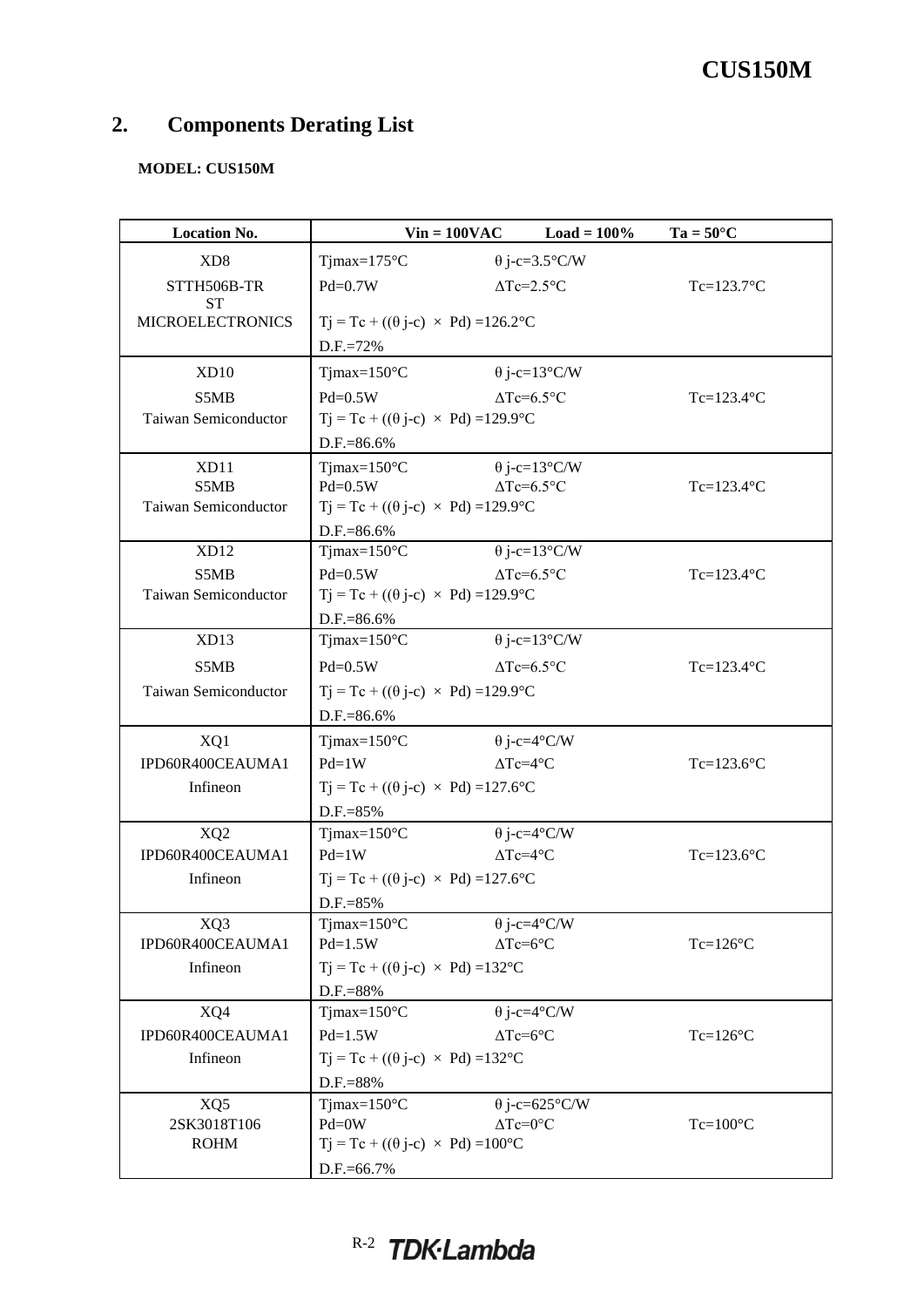| <b>Location No.</b> | $Vin = 100VAC$                                         | $Load = 100\%$       | $Ta = 50^{\circ}C$ |
|---------------------|--------------------------------------------------------|----------------------|--------------------|
| XQ105               | Tjmax= $150^{\circ}$ C                                 | $\theta$ j-c=1.8°C/W |                    |
| BSC039N06NSATMA1    | $Pd=1W$                                                | $\Delta Tc=1.8$ °C   | $Tc=127^{\circ}C$  |
| Infineon            | $Tj = Tc + ((\theta j - c) \times Pd) = 128.8$ °C      |                      |                    |
|                     | D.F.=86%                                               |                      |                    |
| XQ106               | $T$ jmax= $150^{\circ}$ C                              | $\theta$ j-c=1.8°C/W |                    |
| BSC039N06NSATMA1    | $Pd=1W$                                                | $\Delta Tc=1.8$ °C   | $Tc=127^{\circ}C$  |
| Infineon            | $Tj = Tc + ((\theta j - c) \times Pd) = 128.8$ °C      |                      |                    |
|                     | $D.F.=86%$                                             |                      |                    |
| XU1                 | Tjmax= $150^{\circ}$ C                                 | $\theta$ j-c=90°C/W  |                    |
| <b>TEA1716T</b>     | $Pd = 0W$                                              | $\Delta Tc=0$ °C     | $Tc=99.9$ °C       |
| <b>NXP</b>          | $Tj = Tc + ((\theta j - c) \times Pd) = 99.9^{\circ}C$ |                      |                    |
|                     | $D.F.=66.6%$                                           |                      |                    |
| <b>XU100</b>        | Tjmax= $150^{\circ}$ C                                 | $\theta$ j-c=140°C/W |                    |
| <b>TEA1995T</b>     | $Pd = 0W$                                              | $\Delta Tc=0$ °C     | $Tc=100.5$ °C      |
|                     | $Tj = Tc + ((\theta j - c) \times Pd) = 100.5$ °C      |                      |                    |
|                     | $D.F.=67%$                                             |                      |                    |
| <b>XD100</b>        | Tjmax= $150^{\circ}$ C                                 | $\theta$ j-c=80°C/W  |                    |
| NCP431B             | $Pd=0.1W$                                              | $\Delta Tc=8$ °C     | $Tc=102$ °C        |
| On-Semi             | $Tj = Tc + ((\theta j - c) \times Pd) = 110^{\circ}C$  |                      |                    |
|                     | $D.F.=73%$                                             |                      |                    |
| XD102               | Tjmax= $150^{\circ}$ C                                 | $\theta$ j-c=80°C/W  |                    |
| NCP431B             | $Pd=0.02W$                                             | $\Delta Tc=1.6$ °C   | $Tc=102$ °C        |
| On-Semi             | $Tj = Tc + ((\theta j - c) \times Pd) = 103.6$ °C      |                      |                    |
|                     | $D.F = 69\%$                                           |                      |                    |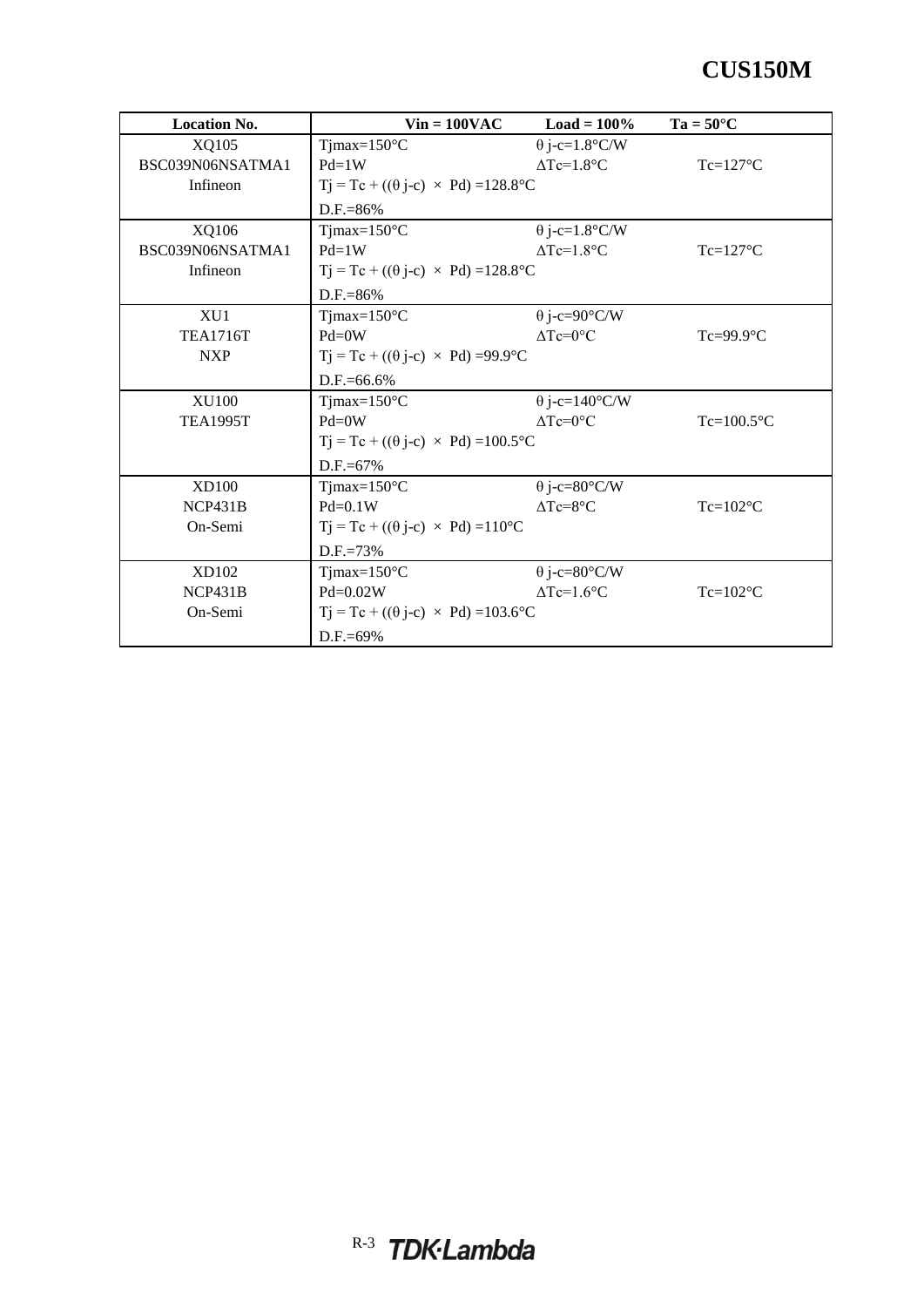### <span id="page-5-0"></span>**3. Main components temperature rise ΔT list**

#### **MODEL: CUS150M**

#### **Measuring conditions**

| <b>Mounting Method</b><br>Standard Mounting (A) Open Frame |             |
|------------------------------------------------------------|-------------|
|                                                            |             |
| Input Voltage (VAC)                                        | 90          |
| Output Voltage (VDC)                                       | 12          |
| Output Current (A)                                         | 9.17 / 6.25 |

#### **Measuring Results**

|                     |                           |                   | $\Delta T$ Temperature Rise (°C) |
|---------------------|---------------------------|-------------------|----------------------------------|
|                     | <b>Output Derating</b>    | $I_0 = 100 %$     | $I_0 = 60 \%$                    |
|                     |                           | $Ta = 50 °C$      | $Ta = 70 °C$                     |
| <b>Location No.</b> | <b>Parts Name</b>         | Mounting(A)       | Mounting (A)                     |
| XD13                | <b>Bridge Diode</b>       | 67.2              | 26.9                             |
| XQ3                 | PFC FET                   | 72.4              | 27.6                             |
| XD8                 | PFC Diode                 | $\overline{70.7}$ | 28.9                             |
| XQ <sub>2</sub>     | HB FET                    | 70.1              | 28.7                             |
| XQ106               | Synchronous Rectifier FET | 54.2              | 22.5                             |
| <b>XU101</b>        | Opto feedback             | 45.2              | 25.2                             |
| <b>XU102</b>        | Opto OVP                  | 36.8              | $\overline{20.2}$                |
| L1                  | CM choke                  | $\overline{52.2}$ | 25.3                             |
| L2                  | PFC choke                 | 56.4              | 30.7                             |
| TX100 PRI           | Main transformer          | 62.1              | 36.1                             |
| TX100 SEC           | Main transformer          | $\overline{53.2}$ | 26.8                             |
| C1                  | Resonant cap              | 51.0              | 28.9                             |
| C <sub>2</sub>      | Aux cap                   | 37.3              | $\overline{25.1}$                |
| $\overline{C3}$     | X1 cap                    | 32.9              | $\overline{21.5}$                |
| C6                  | <b>Bulk Cap</b>           | 46.1              | $\overline{25.8}$                |
| $\overline{C7}$     | $\overline{PFC}$ in cap   | 36.1              | 20.8                             |
| C102                | Output cap                | 34.9              | 17.7                             |
| $\overline{F1}$     | <b>Input Fuse</b>         | 41.8              | 23.0                             |
| XR112               | SR's snubber              | 62.1              | 27.9                             |
| C110                | Output cap (fan out)      | 35.6              | 18.8                             |
| L <sub>3</sub>      | DM choke                  | 49.5              | 24.2                             |
| C104                | Output cap                | 25.8              | 15.2                             |
| C105                | Output cap                | 31.7              | 15.7                             |
| $\overline{C5}$     | Y1 cap                    | 30.4              | 16.6                             |
| C <sub>100</sub>    |                           | 14.1              | 12.8                             |
| C101                |                           | 20.3              | 14.5                             |
| C103                | Y1 cap                    | 33.0              | 19.7                             |
| J1                  |                           | 21.8              | 11.8                             |
| J100                |                           | 20.8              | 11.3                             |

# R-4 TDK-Lambda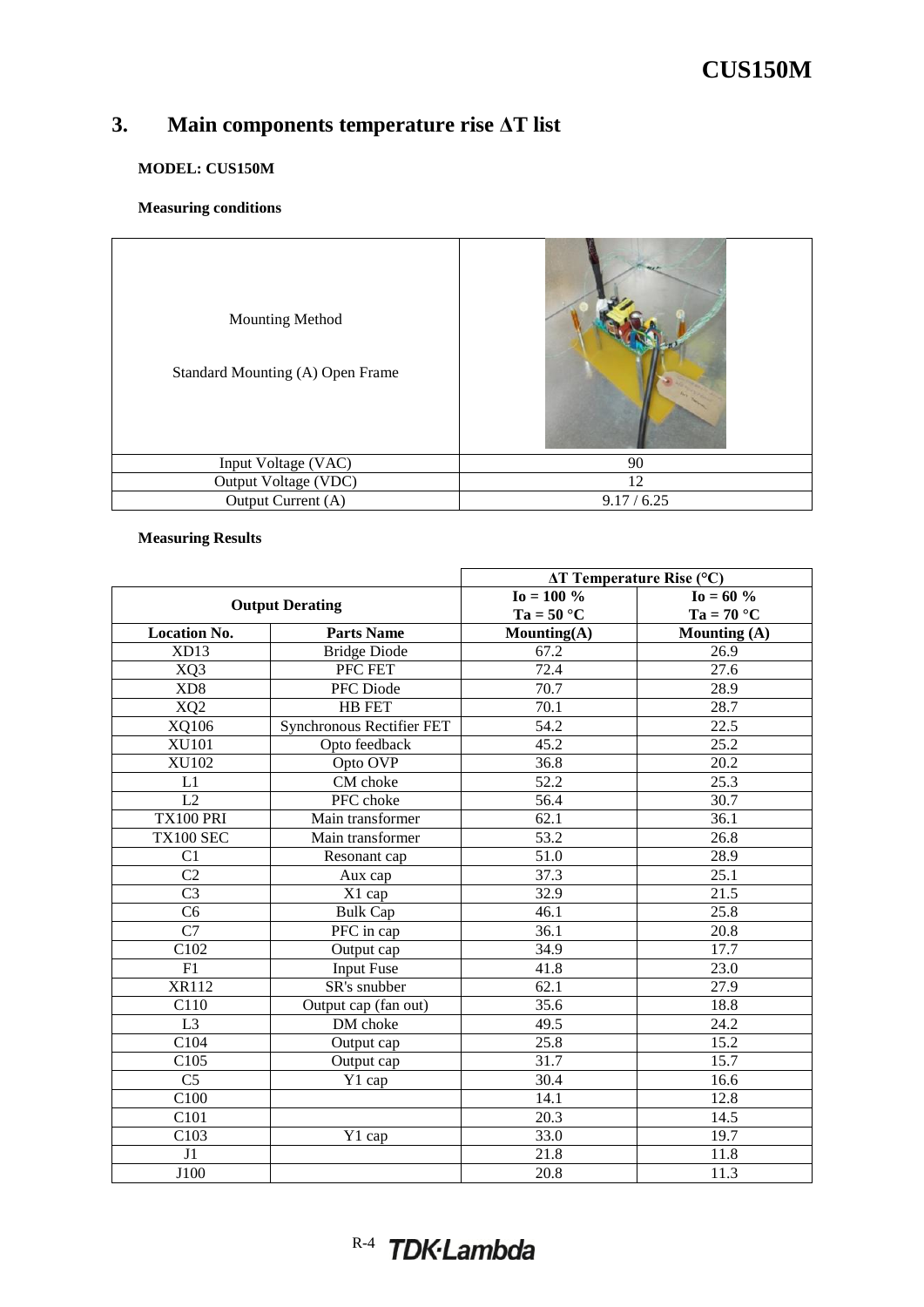### <span id="page-6-0"></span>**4. Electrolytic capacitor lifetime**

#### **MODEL: CUS150M**



Note : E-cap life calculation is based on 24hrs/day operation. e.g. For 12Hrs/day operation life numbers will double

# R-5 TDK.Lambda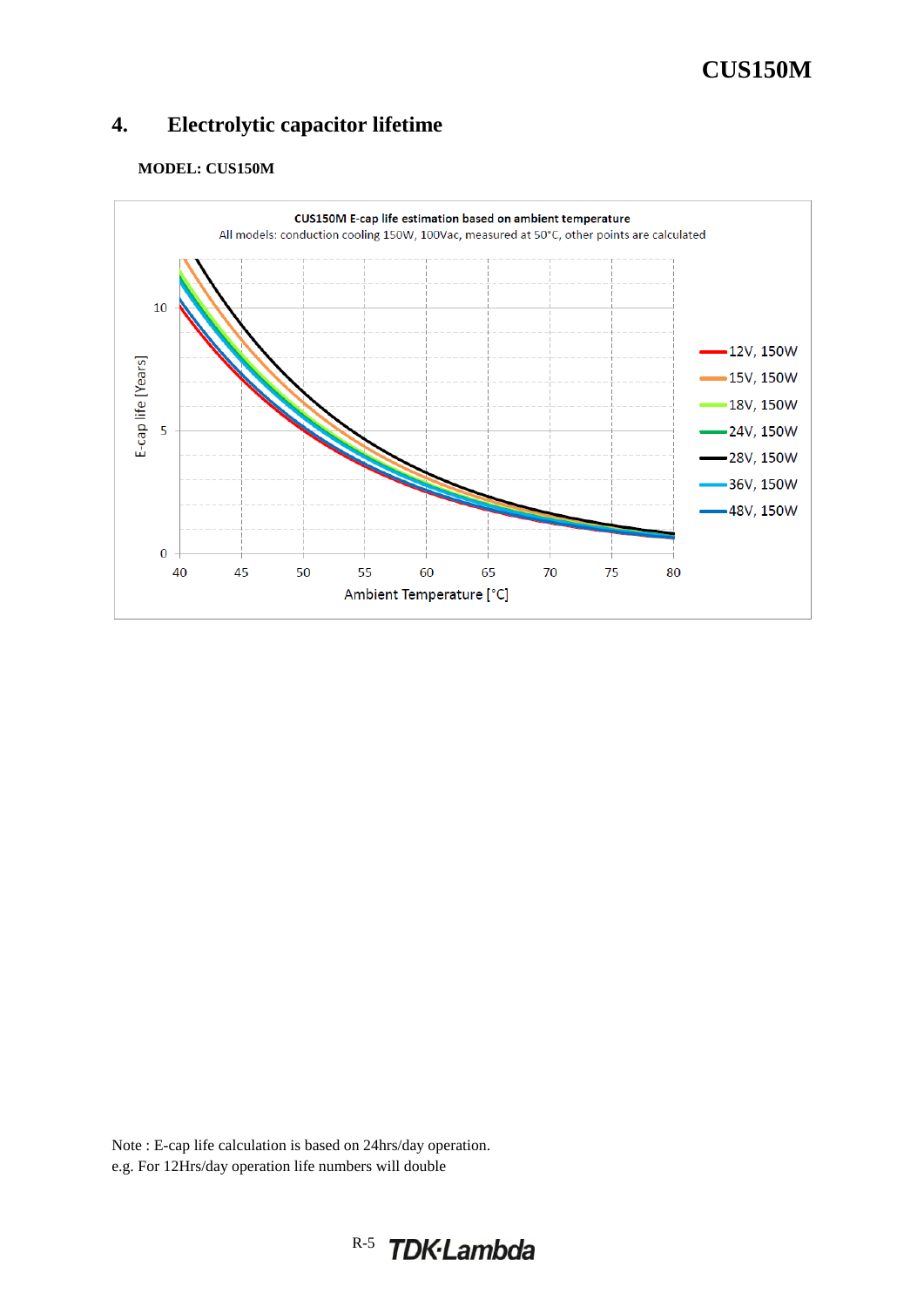### <span id="page-7-0"></span>**5. Vibration Test**

#### **MODEL: CUS150M**

#### **(1) Vibration Test Class**

Frequency Variable Endurance Test

#### **(2) Equipment Used**

| Controller:    | <b>LDS</b> Dactron Comet |
|----------------|--------------------------|
| Vibrator:      | V830-335 T M8 R-CE       |
| Accelerometer: | DeltaTron 4533-B         |

#### **(3) The Number of D.U.T. (Device Under Test)**

5 Units

#### **(4) Test Conditions**

| Sweep Frequency: | $10 - 500$ Hz            | Direction:    | X, Y, Z          |
|------------------|--------------------------|---------------|------------------|
| Sweep Time:      | 1 minute                 | Test Time:    | 1 hour each axis |
| Acceleration:    | 2.2G                     | Non-operation |                  |
| Mounting:        | <b>Standard Mounting</b> |               |                  |
|                  |                          |               |                  |

#### **(5) Test Method**



Fix the PSUT on the mounting rail with stopper on each corner. Standard mounting position as per picture above.

#### **(6) Acceptable Conditions**

- 1. Not to be broken.
- 2. No abnormal output after test.

#### **(7) Test Results**

Visually OK and functions after test.

# R-6 TDK-Lambda